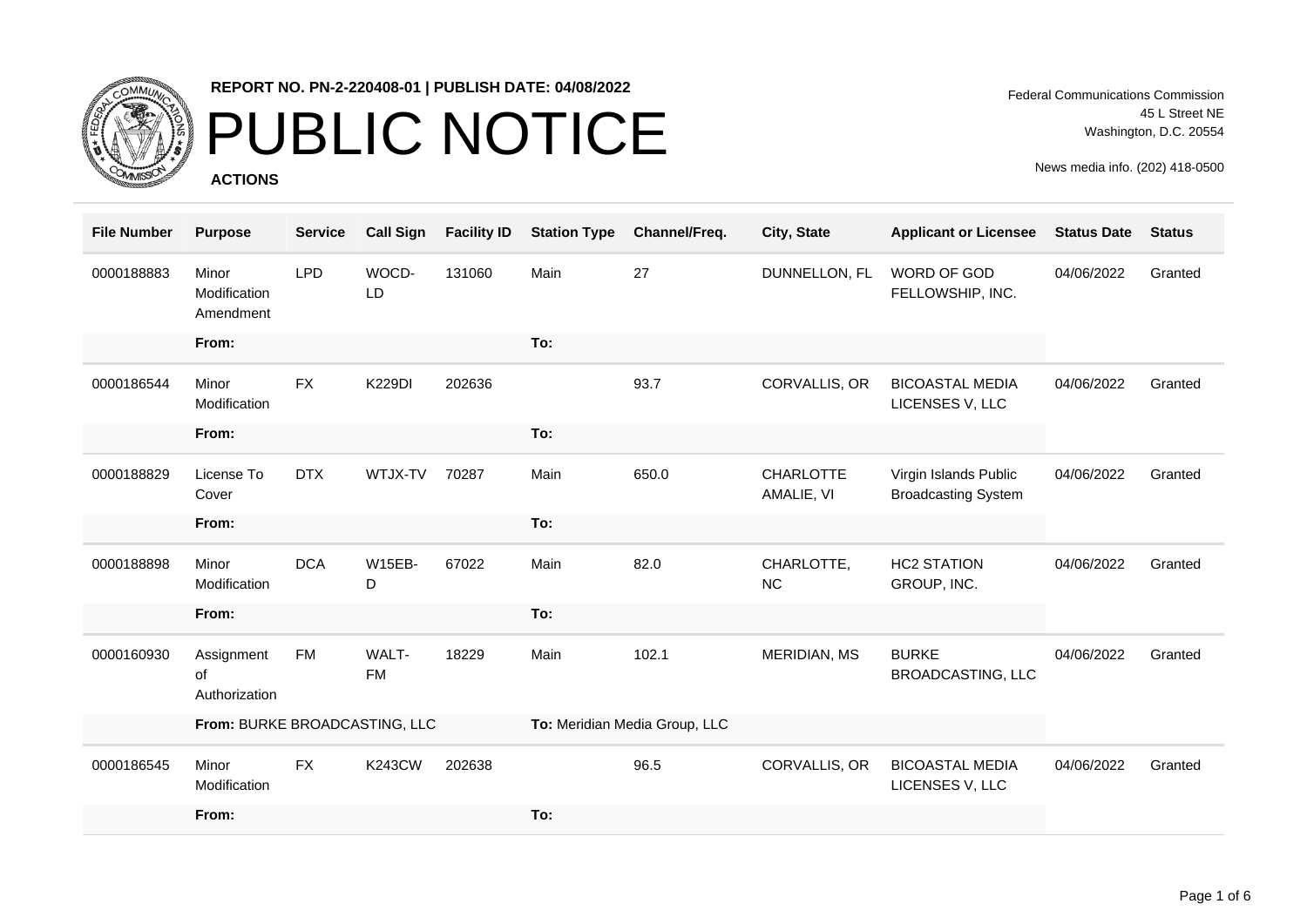

## PUBLIC NOTICE

**ACTIONS**

Federal Communications Commission 45 L Street NE Washington, D.C. 20554

| <b>File Number</b> | <b>Purpose</b>                     | <b>Service</b> | <b>Call Sign</b> | <b>Facility ID</b> | <b>Station Type</b>           | Channel/Freq. | City, State        | <b>Applicant or Licensee</b>                        | <b>Status Date</b> | <b>Status</b> |
|--------------------|------------------------------------|----------------|------------------|--------------------|-------------------------------|---------------|--------------------|-----------------------------------------------------|--------------------|---------------|
| 0000188071         | License To<br>Cover                | <b>LPD</b>     | KBJE-LD          | 182590             |                               | 29            | TYLER, TX          | <b>DTV AMERICA</b><br><b>CORPORATION</b>            | 04/06/2022         | Granted       |
|                    | From:                              |                |                  |                    | To:                           |               |                    |                                                     |                    |               |
| 0000188069         | License To<br>Cover                | <b>LPD</b>     | <b>KDKJ-LD</b>   | 182588             |                               | 27            | TYLER, TX          | <b>DTV AMERICA</b><br><b>CORPORATION</b>            | 04/06/2022         | Granted       |
|                    | From:                              |                |                  |                    | To:                           |               |                    |                                                     |                    |               |
| 0000186150         | Minor<br>Modification<br>Amendment | <b>LPD</b>     | KEDD-<br>LD      | 56793              | Main                          | 27            | LOS ANGELES,<br>CA | <b>VENTURE</b><br><b>TECHNOLOGIES</b><br>GROUP, LLC | 04/06/2022         | Granted       |
|                    | From:                              |                |                  |                    | To:                           |               |                    |                                                     |                    |               |
| 0000186557         | Minor<br>Modification              | <b>FX</b>      | <b>K226BQ</b>    | 86757              | Main                          | 93.1          | ST. GEORGE,<br>UT  | <b>CANYON MEDIA</b><br><b>GROUP, LLC</b>            | 04/06/2022         | Granted       |
|                    | From:                              |                |                  |                    | To:                           |               |                    |                                                     |                    |               |
| 0000160932         | Assignment<br>of<br>Authorization  | FM             | <b>WUCL</b>      | 81878              | Main                          | 105.7         | DE KALB, MS        | <b>BURKE</b><br><b>BROADCASTING, LLC</b>            | 04/06/2022         | Granted       |
|                    | From: BURKE BROADCASTING, LLC      |                |                  |                    | To: Meridian Media Group, LLC |               |                    |                                                     |                    |               |
| 0000188460         | License To<br>Cover                | <b>DTX</b>     | <b>WAND</b>      | 70852              | Main                          | 506.0         | DECATUR, IL        | WAND(TV)<br><b>PARTNERSHIP</b>                      | 04/06/2022         | Granted       |
|                    | From:                              |                |                  |                    | To:                           |               |                    |                                                     |                    |               |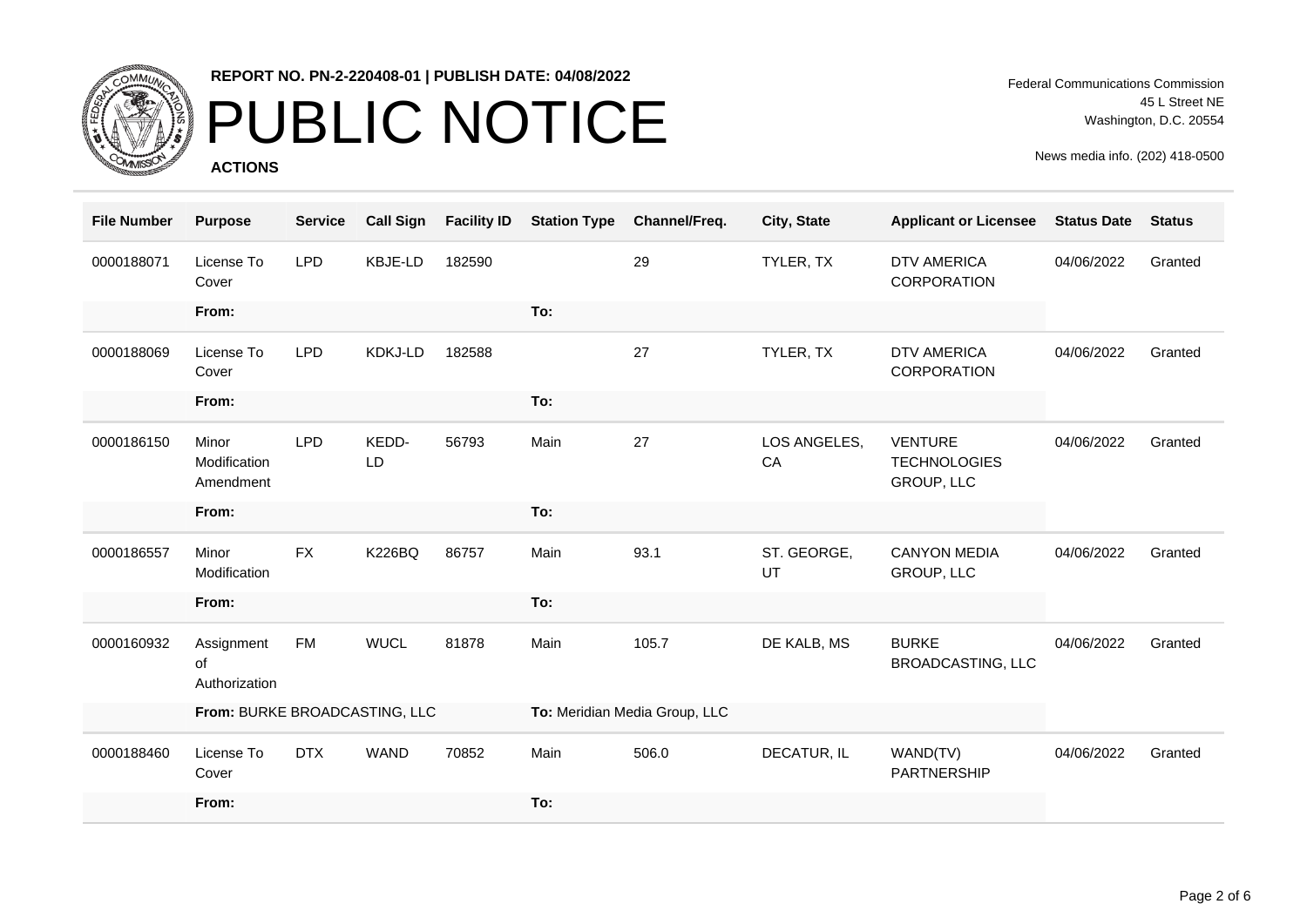

## PUBLIC NOTICE

**ACTIONS**

Federal Communications Commission 45 L Street NE Washington, D.C. 20554

| <b>File Number</b> | <b>Purpose</b>                    | <b>Service</b> | <b>Call Sign</b> | <b>Facility ID</b> | <b>Station Type</b> | Channel/Freq. | City, State               | <b>Applicant or Licensee</b>           | <b>Status Date</b> | <b>Status</b> |
|--------------------|-----------------------------------|----------------|------------------|--------------------|---------------------|---------------|---------------------------|----------------------------------------|--------------------|---------------|
| 0000184978         | Assignment<br>of<br>Authorization | <b>LPD</b>     | K31PZ-D          | 185934             | Main                | 31            | CLARKSVILLE,<br><b>AR</b> | Lowcountry 34 Media,<br><b>LLC</b>     | 04/06/2022         | Granted       |
|                    | From: Lowcountry 34 Media, LLC    |                |                  |                    | To: TV-49, Inc.     |               |                           |                                        |                    |               |
| 0000130993         | License To<br>Cover               | <b>FX</b>      | <b>W260DJ</b>    | 201069             |                     | 99.9          | FARMVILLE, VA             | <b>WHITE PINE</b><br>ENTERPRISES, INC. | 04/06/2022         | Pending       |
|                    | From:                             |                |                  |                    | To:                 |               |                           |                                        |                    |               |
| 0000184485         | Assignment<br>of<br>Authorization | AM             | <b>WABL</b>      | 2128               | Main                | 1570.0        | AMITE, LA                 | <b>SECOND LINE</b><br>MEDIA, LLC       | 04/06/2022         | Granted       |
|                    | From: SECOND LINE MEDIA, LLC      |                |                  |                    | To: Ericka Taylor   |               |                           |                                        |                    |               |
|                    |                                   |                |                  |                    |                     |               |                           |                                        |                    |               |
| 0000177140         | Amendment                         | <b>LPD</b>     | WVUX-<br>LD      | 129306             | Main                | 10            | FAIRMONT, WV              | <b>Michael Karr</b>                    | 04/06/2022         | Granted       |
|                    | From:                             |                |                  |                    | To:                 |               |                           |                                        |                    |               |
| 0000184992         | Minor<br>Modification             | <b>LPD</b>     | KEOO-<br>LD      | 125684             |                     | 24            | MIDLAND, TX               | Innovative Media<br>Technologies Inc.  | 04/06/2022         | Granted       |
|                    | From:                             |                |                  |                    | To:                 |               |                           |                                        |                    |               |
| 0000185907         | License To<br>Cover               | <b>FX</b>      | <b>K285HJ</b>    | 144076             |                     | 92.9          | DALLAS, TX                | We Serve LLC                           | 04/06/2022         | Granted       |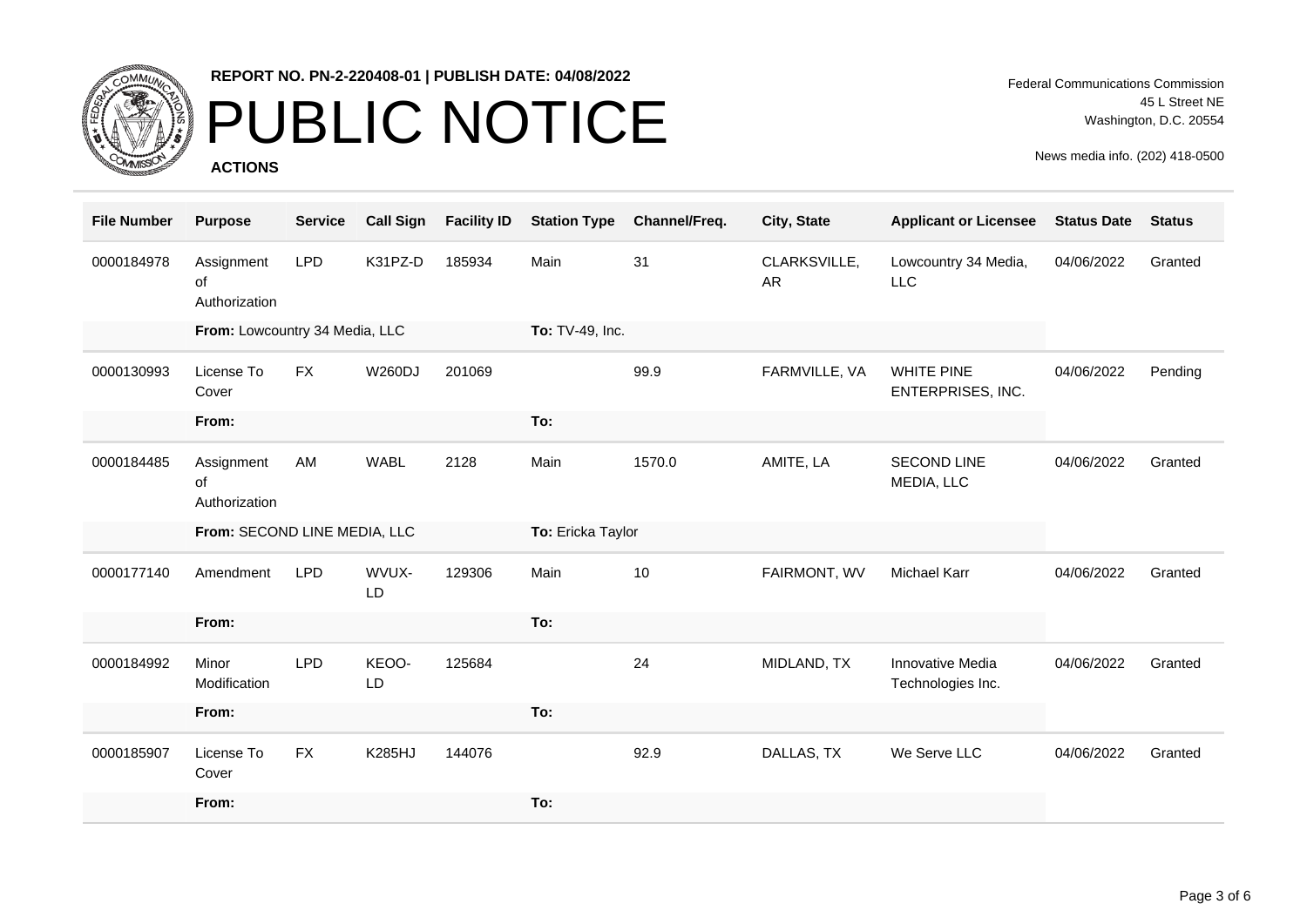

# PUBLIC NOTICE

**ACTIONS**

Federal Communications Commission 45 L Street NE Washington, D.C. 20554

| <b>File Number</b> | <b>Purpose</b>                    | <b>Service</b> | <b>Call Sign</b>   | <b>Facility ID</b> | <b>Station Type</b>       | Channel/Freq. | City, State                | <b>Applicant or Licensee</b>                  | <b>Status Date</b> | <b>Status</b> |
|--------------------|-----------------------------------|----------------|--------------------|--------------------|---------------------------|---------------|----------------------------|-----------------------------------------------|--------------------|---------------|
| 0000186848         | License To<br>Cover               | <b>FX</b>      | <b>K237EE</b>      | 150495             |                           | 95.3          | CHILDRESS, TX              | <b>RUSSELL</b><br>MINISTRIES, INC             | 04/06/2022         | Granted       |
|                    | From:                             |                |                    |                    | To:                       |               |                            |                                               |                    |               |
| 0000188037         | License To<br>Cover               | <b>LPD</b>     | <b>W13DV-</b><br>D | 182303             |                           | 13            | CROZET, VA                 | Lowcountry 34 Media,<br><b>LLC</b>            | 04/06/2022         | Granted       |
|                    | From:                             |                |                    |                    | To:                       |               |                            |                                               |                    |               |
| 0000186216         | Modification<br>of License        | <b>FX</b>      | <b>K207CZ</b>      | 92835              | Main                      | 89.3          | CARLSBAD, NM               | <b>EDUCATIONAL</b><br><b>MEDIA FOUNDATION</b> | 04/06/2022         | Granted       |
|                    | From:                             |                |                    |                    | To:                       |               |                            |                                               |                    |               |
| 0000184486         | Assignment<br>of<br>Authorization | <b>FX</b>      | <b>K247BJ</b>      | 147948             |                           | 97.3          | AMITE, LA                  | <b>SECOND LINE</b><br>MEDIA, LLC              | 04/06/2022         | Granted       |
|                    | From: SECOND LINE MEDIA, LLC      |                |                    |                    | To: Ericka Taylor         |               |                            |                                               |                    |               |
| 0000186511         | License To<br>Cover               | <b>FX</b>      | <b>W234DC</b>      | 200964             |                           | 94.7          | <b>PARKERSBURG</b><br>, WV | <b>BURBACH OF DE,</b><br><b>LLC</b>           | 04/06/2022         | Granted       |
|                    | From:                             |                |                    |                    | To:                       |               |                            |                                               |                    |               |
| 0000180216         | Assignment<br>of<br>Authorization | <b>FX</b>      | <b>K278DA</b>      | 148127             |                           | 103.5         | HOUSTON, TX                | Elohim Group<br>Corporation                   | 04/06/2022         | Granted       |
|                    | From: Elohim Group Corporation    |                |                    |                    | To: FM Media Ventures LLC |               |                            |                                               |                    |               |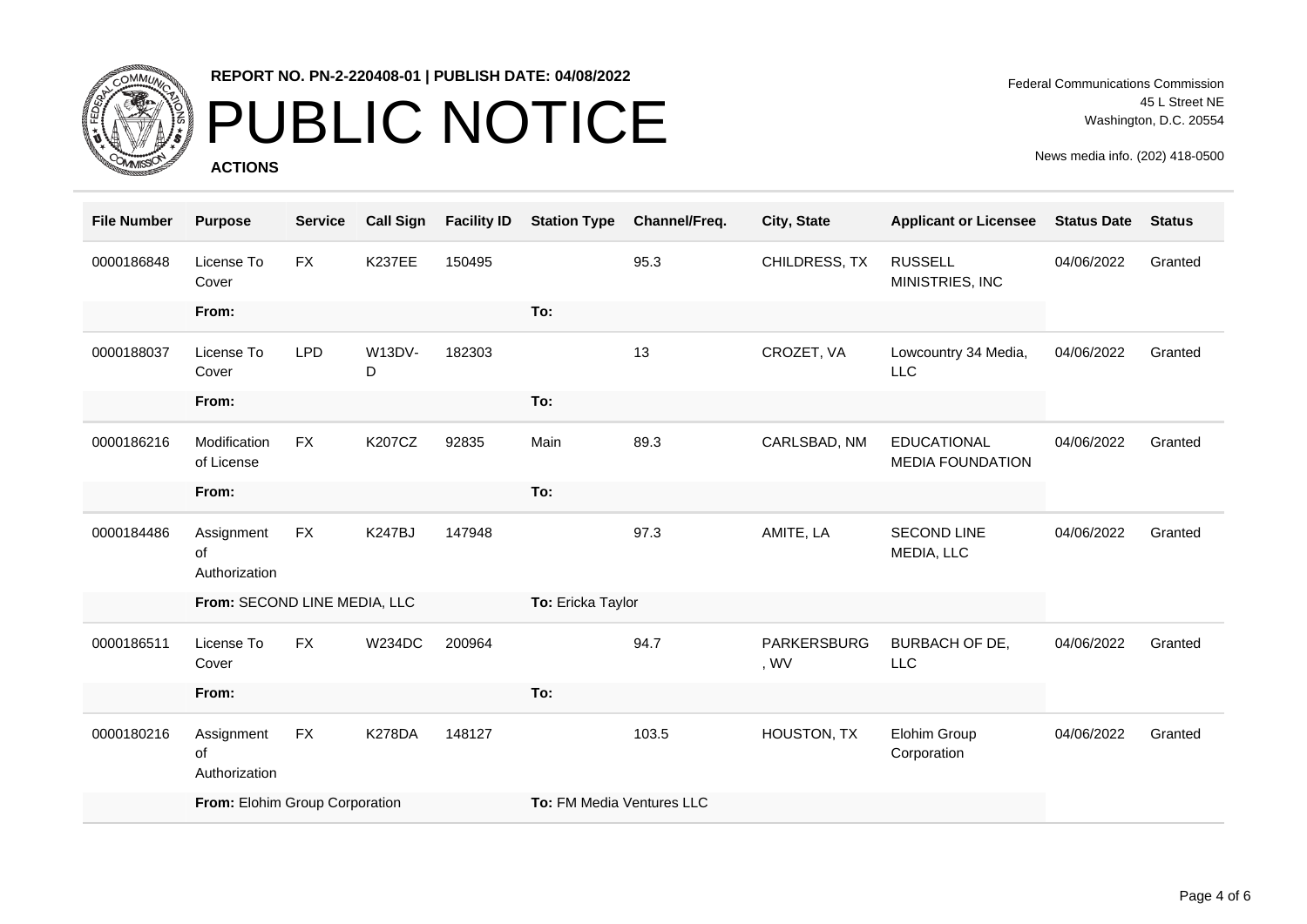

# PUBLIC NOTICE

**ACTIONS**

| <b>File Number</b> | <b>Purpose</b>        | <b>Service</b> | <b>Call Sign</b> | <b>Facility ID</b> | <b>Station Type</b> | Channel/Freq. | City, State       | <b>Applicant or Licensee</b>                               | <b>Status Date</b> | <b>Status</b> |
|--------------------|-----------------------|----------------|------------------|--------------------|---------------------|---------------|-------------------|------------------------------------------------------------|--------------------|---------------|
| 0000163407         | Tolling               | <b>LPD</b>     | K43AG-D          | 34284              | Main                | 644.0         | EDWARDS, CA       | <b>IGLESIA</b><br><b>JESUCRISTO ES MI</b><br>REFUGIO, INC. | 04/06/2022         | Dismissed     |
|                    | From:                 |                |                  |                    | To:                 |               |                   |                                                            |                    |               |
| 0000178823         | License To<br>Cover   | <b>LPD</b>     | K34MX-D          | 125712             |                     | 34            | ODESSA, TX        | Lowcountry 34 Media,<br><b>LLC</b>                         | 04/06/2022         | Granted       |
|                    | From:                 |                |                  |                    | To:                 |               |                   |                                                            |                    |               |
| 0000186469         | Minor<br>Modification | <b>FX</b>      | <b>W259CH</b>    | 87576              | Main                | 99.7          | STATESBORO,<br>GA | <b>RADIO</b><br>STATESBORO, INC.                           | 04/06/2022         | Granted       |
|                    | From:                 |                |                  |                    | To:                 |               |                   |                                                            |                    |               |
| 0000188075         | License To<br>Cover   | <b>LPD</b>     | KKPD-LD          | 182592             |                     | 30            | TYLER, TX         | <b>DTV AMERICA</b><br>CORPORATION                          | 04/06/2022         | Granted       |
|                    | From:                 |                |                  |                    | To:                 |               |                   |                                                            |                    |               |
| 0000186272         | License To<br>Cover   | <b>FX</b>      | <b>W266BW</b>    | 147273             |                     | 101.1         | WINDER, GA        | <b>DAVIS</b><br><b>BROADCASTING OF</b><br>ATLANTA, L.L.C.  | 04/06/2022         | Granted       |
|                    | From:                 |                |                  |                    | To:                 |               |                   |                                                            |                    |               |
| 0000145105         | Minor<br>Modification | <b>FX</b>      | K211DD           | 76687              | Main                | 90.1          | YUMA, AZ          | <b>CSN INTERNATIONAL</b>                                   | 04/06/2022         | Granted       |
|                    | From:                 |                |                  |                    | To:                 |               |                   |                                                            |                    |               |